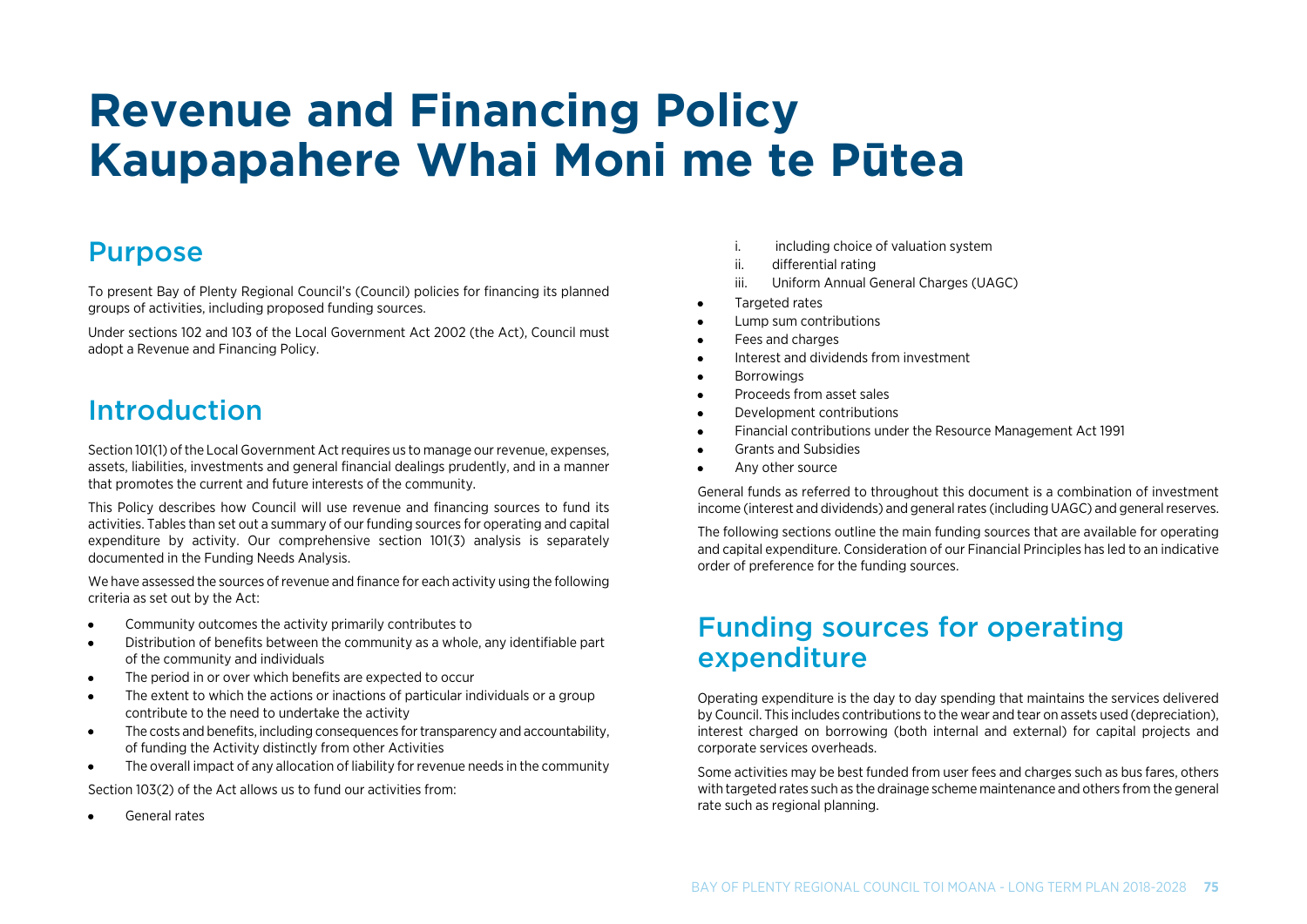After consideration of the legislative analysis and Financial Principles, the following are the preferred order of funding sources for operating expenditure:

- Grants, subsidies, sponsorship and other sources of revenue
- Fees and charges where benefit can be assigned to individuals  $\bullet$
- $\bullet$ Financial contributions (not currently used)
- Targeted rates where benefit can be assigned geographically or to itemise specific  $\bullet$ rates requirements
- Investment income (interest and dividends)  $\bullet$
- General rates including UAGC  $\bullet$
- Reserves  $\bullet$
- Borrowing

This order of preference has been used as part of the proposed funding model for each activity.

#### Grants and subsidies

Council receives grants and subsidies from other organisations, including Central Government agencies and local authorities, to help fund some of its activities. Grants and contributions are used to fund specific activities and projects for national or local benefit. The main Government subsidies Council receives are from the New Zealand Transport Agency for passenger transport services and the Ministry for the Environment for the Rotorua Lakes activity.

#### Other sources

Other operating revenue includes:

- $\bullet$ Charges to land owners for contributing to land management activities on their property
- Rent from Council owned properties leased to third parties  $\bullet$
- Contributions from the New Zealand Transport Agency, local authorities and  $\bullet$ gravel-extraction revenue for flood protection activities
- Management fees for administrative support to Council controlled organisations

### Fees and charges

Fees and charges are charged directly to users of a service or facility for the private benefit they receive.

The concept of user-pays is consistent with the 'benefit/contributor principle', where the users pay for private benefit from the service. It is also consistent with the principle that those causing the need to undertake the activity (exacerbators) pay for work required as a consequence.

User charges are applied where it is not practical for Council to establish a targeted rate on individual consumers to recover the cost of the service. Where user charges are impractical or ineffective, we may set a range of fees and charges to partly fund the private good component of an activity that delivers tangible private benefits.

Under Section 36 of the Resource Management Act 1991, Council can set administrative fees and charges for a range of matters.

These matters are set out in our Section 36 Resource Management Act and Building Act Charges Policy. Under section 150 of the Local Government Act 2002 the Council can set fees or charges for matters provided for in bylaws. Fees must be prescribed either in the bylaw, or following consultation in a manner that gives effect to the requirements of section 82 of the Local Government Act 2002.

Council's Regional Navigation Safety Bylaw (clause 5.6) contains provision for charges to be made for mooring licenses, commercial operating licenses and Port charges.

Council also collects the revenue directly from ticketing for bus travel under it's bus contract (from 1 July 2009) and other regional bus services. This system allows Council the flexibility to charge user fees or to offer more benefits to users of public transport.

In addition, local authorities are empowered to set fees for any service (not covered by other legislation) as one of the consequences of the general power of competence provided in section 12 of the LGA.

### Financial contributions

Section 108(2)(a) of the Resource Management Act 1991 authorises Council to include, as a resource consent condition, a financial contribution for purposes as stated in a regional plan.

For more details see Council's Policy on Development Contributions and Financial Contributions.

### Targeted rates

Targeted rates are used to fund discrete activities.

Council has set one or more targeted rates to fund a single activity, or a single targeted rate to fund multiple sub-activities within an Activity. Targeted rates may be set on a uniform basis for all rateable land on which the rate is set, or differentially for different categories of rateable land identified in the funding impact statement.

### Investment income (interest and dividends)

Council has a range of investments which return interest and dividends. Our major cash investments include day-to-day surplus funds, funds from the sale of Port of Tauranga Limited (POTL) shares in 1991 to Quayside Holdings Limited (Quayside) and the issue of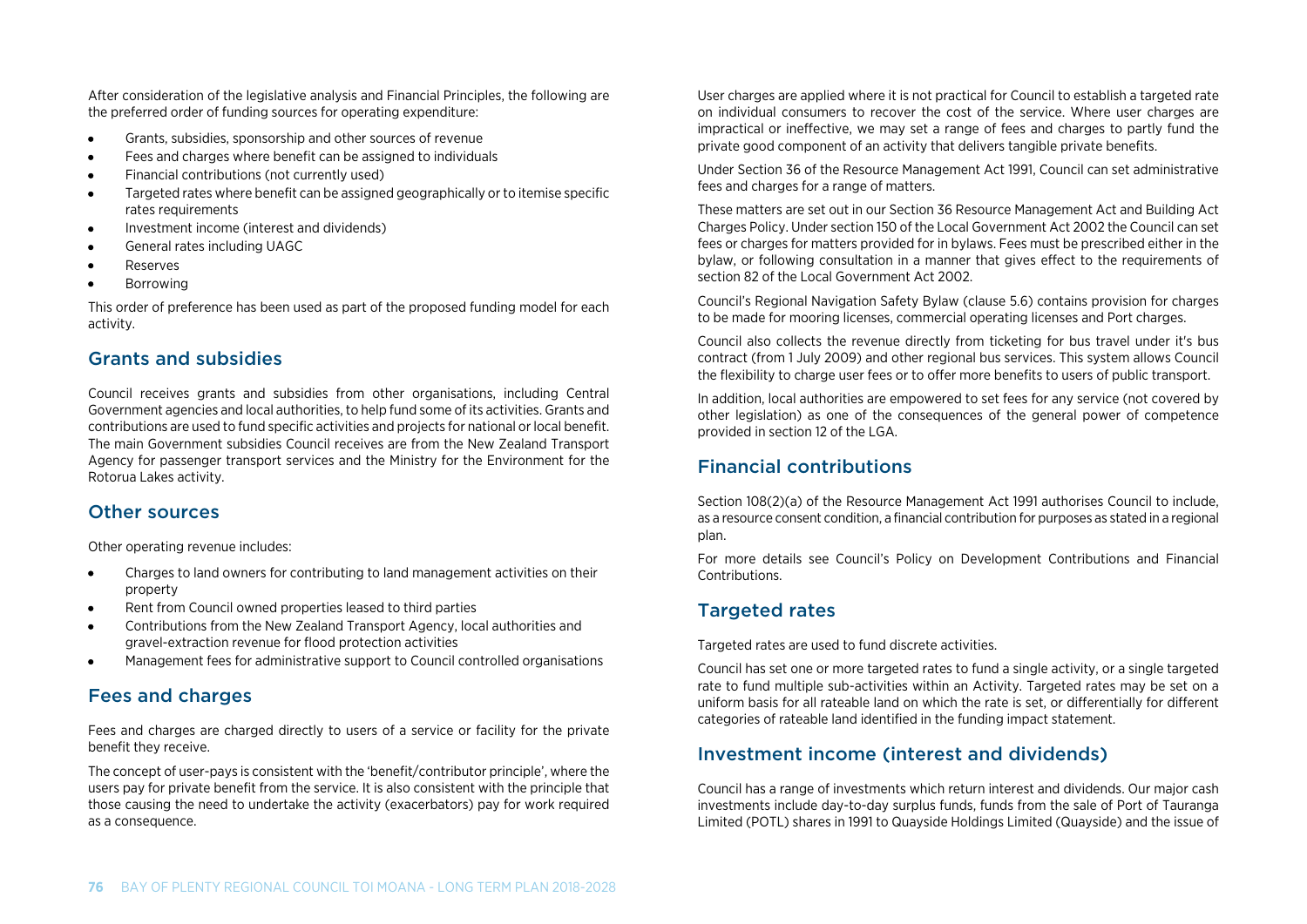the Perpetual Preference Shares in Quayside during 2007/08. Term investments include a 100 percent shareholding in Quayside (a Council-Controlled Organisation) and a range of day-to-day reserve investments (see the section on Council Controlled Organisations for more detail).

These investments are corporate income sources that do not directly relate to a specific activity, and form a component of 'general funds'. General funds are made up of investment income and regional general rates. To ensure investment income benefits are shared by all ratepayers, we will continue to use our investment income to reduce general rates. Without the investment income off-set, revenue required from general rates would have to increase significantly to fund current levels of service.

Council has decided that the use of special dividend proceeds from the POTL (through Quayside) will be considered year by year. If used to offset operating expenditure it will be distributed through general funds.

### General rates

General rates are sets at a uniform rate in the dollar of rateable value for all rateable land within the Bay of Plenty. Council has adopted the land value system for calculating its general rate. Because rating re-valuations occur across the region in different years, this rate is set on an equalised land-value basis.

The benefits of most of our activities are evenly distributed across the region. Council has adopted a land value system for the general rate as our activities, which are part-funded by the general rate, deliver benefits more closely aligned with land values than capital values. For example, the integrated and sustainable management of natural and physical resources is more likely to have a long-term impact on land resources and land values than on the capital improvements associated with that land.

### Uniform Annual General Charge

Council sets a UAGC as a fixed amount per rating unit.

The impact of a UAGC is to set a component of rates as a fixed charge per rating unit, and to separate this charge from the valuation base used to calculate the general rate.

The Local Government (Rating) Act 2002 limits rates set on a uniform basis, including the UAGC, to 30%.

Because we believe that more than 30% of our total rate revenue could be levied through a fixed value targeted rate and UAGC, due to the nature of our activities having an even distribution of public good benefits, we have set our UAGC at the maximum permissible under the Act. Council has considered the affordability of rates when making this decision.

#### Reserves

Council has a number of cash funded reserve funds and some of these reserves funds are available to meet operating costs. Surplus funds from previous years (in the form of reserves) may be used to fund expenditure. Council generally uses these funds for the purpose that the reserve was created. Establishing and using these reserves is agreed through the Long Term Plan and Annual Plan processes.

## Borrowing

Council generally plans to fund all cash operating costs from sources other than borrowing but may in specific circumstances, where it determines prudent to do so, fund some operating costs from borrowing.

## Lump sum and development contributions

Council does not use lump sum or development contributions as a source of revenue.

### Funding alternatives

Council will consider funding alternatives as they become available during the Long Term Plan period. These alternatives may be considered significant at the time, and if so we will engage with the community as required following an assessment of the issue against Council's Significance and Engagement policy.

# Funding sources for capital expenditure

Capital expenditure is costs associated with the purchase, improvement and replacement of assets. After consideration of the legislative analysis and Financial Principles, the following are the preferred order of funding sources for capital expenditure.

- Proceeds from the sale of assets
- Grants, subsidies, sponsorship and other sources of revenue that directly apply to  $\bullet$ the given asset
- Reserves and/or borrowing depending which is the most efficient source of funding  $\bullet$

Capital expenditure on new assets is generally not directly funded by rates as this places the entire cost on current ratepayers. Instead, the use of reserves and/or borrowing, allows for the cost to be spread over time through interest and depreciation so that all beneficiaries of the asset contribute towards the cost.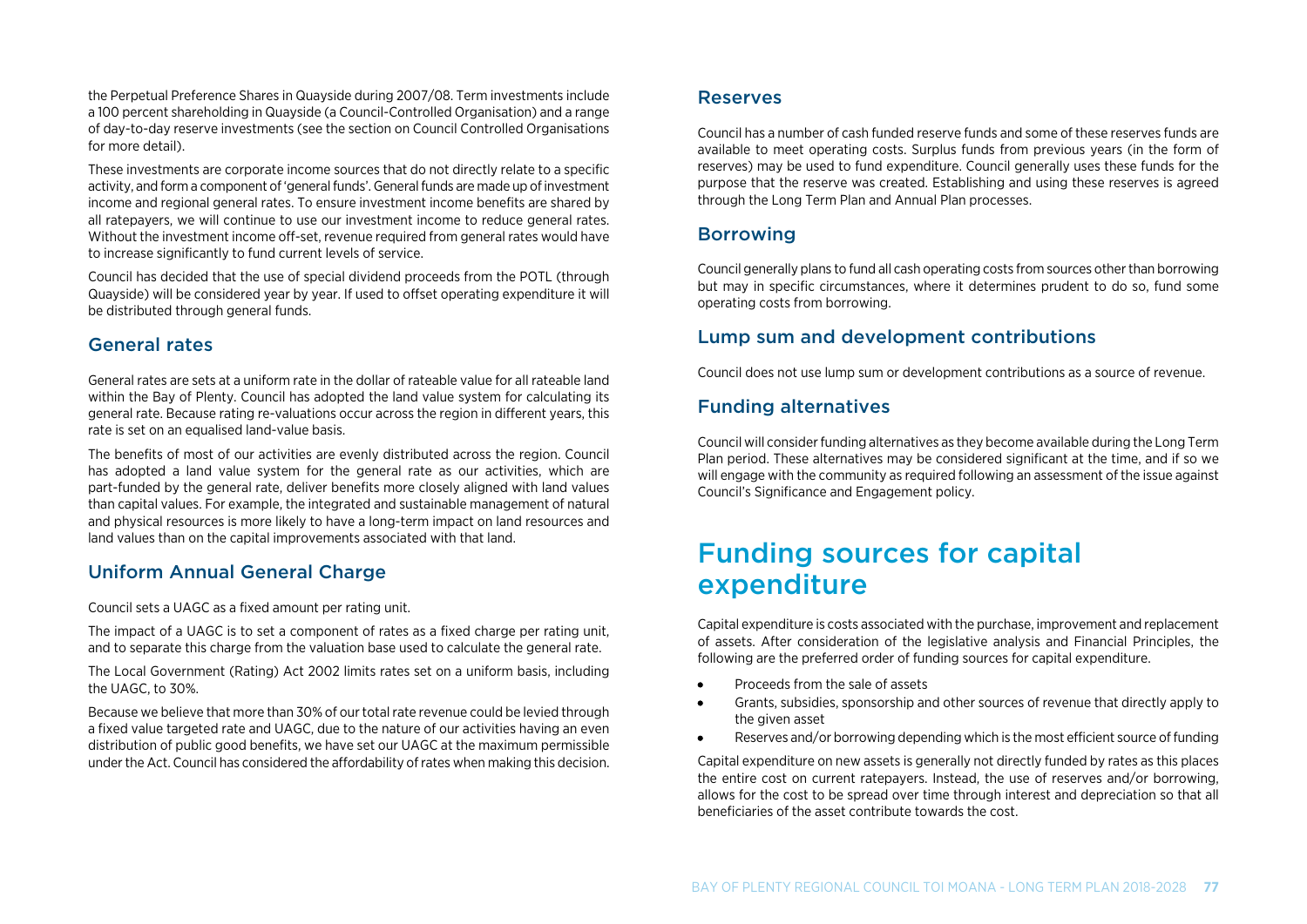Any net operating surpluses are accumulated into various reserve funds. A specific asset replacement reserve is accumulated through funding depreciation and available for renewal of existing assets.

## Proceeds from the sale of assets

Proceeds from asset sales are generally used to repay debt or off-set the borrowing requirements for the asset and its activity if it doesn't meet the Council's determination.

#### Grants and subsidies

Council receives grants and subsidies from other organisations, including Central Government agencies and city and district councils, to help fund some of its capital expenditure. Grants and subsidies are used whenever they are available.

#### Reserves and/or borrowing

Council maintains some reserve funds for capital expenditure. Capital expenditure is funded from the most efficient source, which may include borrowing.

# Assessing the impact of funding needs

Council has applied the above preferences for the use of funding sources to each activity in its Funding Needs Analysis. Following section 101(3)(a) assessment Council has considered its funding mix against the overall impact of any allocation of liability for revenue needs on the community as required by section 101(3)(b).

The Long Term Plan Financial Principle which guides Council in assessing the funding mix is Principle 2:

 $\bullet$ Council achieves the right mix to fund its activities, and keeps rates, fees and charges, affordable, fair and equitable.

Examples of how the Council has balanced its approach to funding its activites include:

- Aligning the Policy on Remission and Postponement of Rates with the local authorities. This ensures the Council's ratepayers have access to the same affordability tools, such as considering financial hardship, options for reverse equity of properties, consistent application of criteria for rates on Māori freehold land and remissions of rates for social/cultural purposes such as recreational facilities, as they do for their local authority rates
- $\bullet$ Developing the forestry and bush remission to encourage better land use practices to lessen the amount of nutrients entering the Rororua Lakes
- $\bullet$ Seeking alternative funding sources outside the region where wider interests exist (for example, Central Government funding for contaminated site remediation)
- Using general funds and reserves to spread the costs of services throughout the  $\bullet$ region to reduce the burden on small communities of interest, and when Council services proved wider and indirect benefits across different elements of well-being
- $\bullet$ Considering inter-generational equity when funding depreciation and capital projects so current and future ratepayers pay their fair share

# Summary of funding sources

Tables 1 and 2 show the indicative percentages each funding source is used to fund costs following our section 101(3)(a) and 101(3)(b) assessment.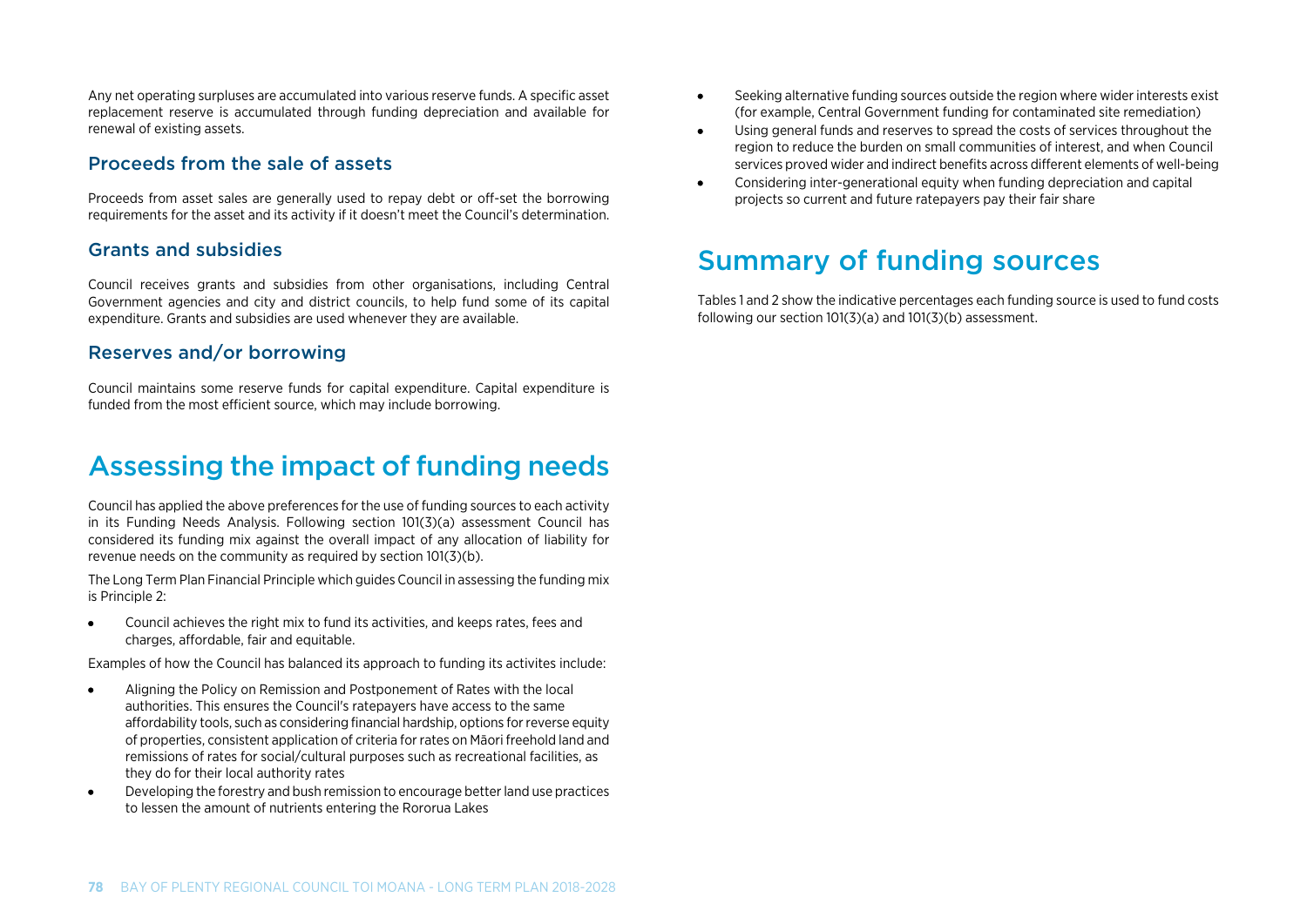#### **Table 1: Summary of operating expenditure funding sources by sub-activity**

| Summary of operating expenditure funding sources by sub-activity |                                             |                 |                  |                          |                                                            |                                   |                 |
|------------------------------------------------------------------|---------------------------------------------|-----------------|------------------|--------------------------|------------------------------------------------------------|-----------------------------------|-----------------|
| <b>Group of activities</b>                                       | Sub-activity                                |                 | General<br>funds | <b>Targeted</b><br>rates | <b>User fees</b><br>and<br>charges<br>and other<br>revenue | <b>Grants</b><br>and<br>subsidies | <b>Reserves</b> |
|                                                                  | Tauranga Harbour                            | 1               | ٠                |                          | $\bullet$                                                  |                                   |                 |
|                                                                  | Rotorua Lakes                               | 2a              | $\bullet$        | ٠                        |                                                            |                                   |                 |
|                                                                  | Rotorua Lakes - Deed                        | 2 <sub>b</sub>  | $\bullet$        | $\bullet$                |                                                            |                                   | ٠               |
| Integrated Catchment Management                                  | Kaituna                                     | 3               | ٠                |                          |                                                            |                                   |                 |
|                                                                  | Eastern Catchments                          | 4               | ٠                |                          | $\bullet$                                                  |                                   |                 |
|                                                                  | Regional Integrated Catchment<br>Management | 5               |                  |                          |                                                            |                                   |                 |
|                                                                  | Kaituna Catchment Control Scheme            | 6a              |                  | ٠                        |                                                            |                                   |                 |
|                                                                  | Rangitāiki-Tarawera Rivers Scheme           | 6b              |                  | ٠                        |                                                            |                                   |                 |
|                                                                  | Whakatāne-Waimana Rivers Scheme             | 6с              |                  | ٠                        |                                                            |                                   |                 |
|                                                                  | Waioeka-Otara Rivers Scheme                 | 6d              |                  | ٠                        |                                                            |                                   |                 |
| Flood Protection and Control                                     | Rangitāiki Drainage Schemes                 | 6e              |                  | ٠                        |                                                            |                                   |                 |
|                                                                  | Minor Rivers Schemes                        | 6f              |                  | ٠                        |                                                            |                                   |                 |
|                                                                  | Minor Rivers (Opōtiki)                      | 6g              | $\bullet$        | ٠                        |                                                            |                                   |                 |
|                                                                  | Non Scheme Works                            | 6h              | ٠                |                          |                                                            |                                   | ٠               |
|                                                                  | Regional Flood Risk Coordination            | 7               | $\bullet$        |                          |                                                            |                                   |                 |
|                                                                  | Biosecurity                                 | 8               | ٠                |                          |                                                            |                                   |                 |
|                                                                  | Air Quality                                 | 9a              | $\bullet$        | $\bullet$                |                                                            |                                   |                 |
| Resource Regulation and                                          | Air Quality - Rotorua Clean Air             | 9b              |                  |                          |                                                            |                                   |                 |
| Monitoring                                                       | <b>Resource Consents</b>                    | 10              | ٠                |                          | ٠                                                          |                                   |                 |
|                                                                  | Regulatory Compliance                       | 11              | ٠                |                          |                                                            |                                   |                 |
|                                                                  | Maritime Operations                         | 12              | ٠                |                          |                                                            |                                   |                 |
|                                                                  | Tauranga Passenger Services                 | 13a             |                  |                          |                                                            |                                   |                 |
|                                                                  | Rotorua Passenger Services                  | 13 <sub>b</sub> |                  |                          |                                                            |                                   |                 |
| Transportation                                                   | Western Bay Passenger Services              | 13c             |                  |                          |                                                            | ۰                                 |                 |
|                                                                  | Whakatane Passenger Services                | 13d             |                  |                          |                                                            | ٠                                 |                 |
|                                                                  | Regional Passenger Services                 | 13e             | ٠                |                          |                                                            |                                   |                 |
|                                                                  | <b>Transport Planning</b>                   | 14              | ۰                |                          |                                                            |                                   |                 |

| <b>Key</b> |           |  |                                   |  |
|------------|-----------|--|-----------------------------------|--|
| O          | $0 - 20%$ |  | 20-40% 40-60% 60-80% 80-100% 100% |  |
|            |           |  |                                   |  |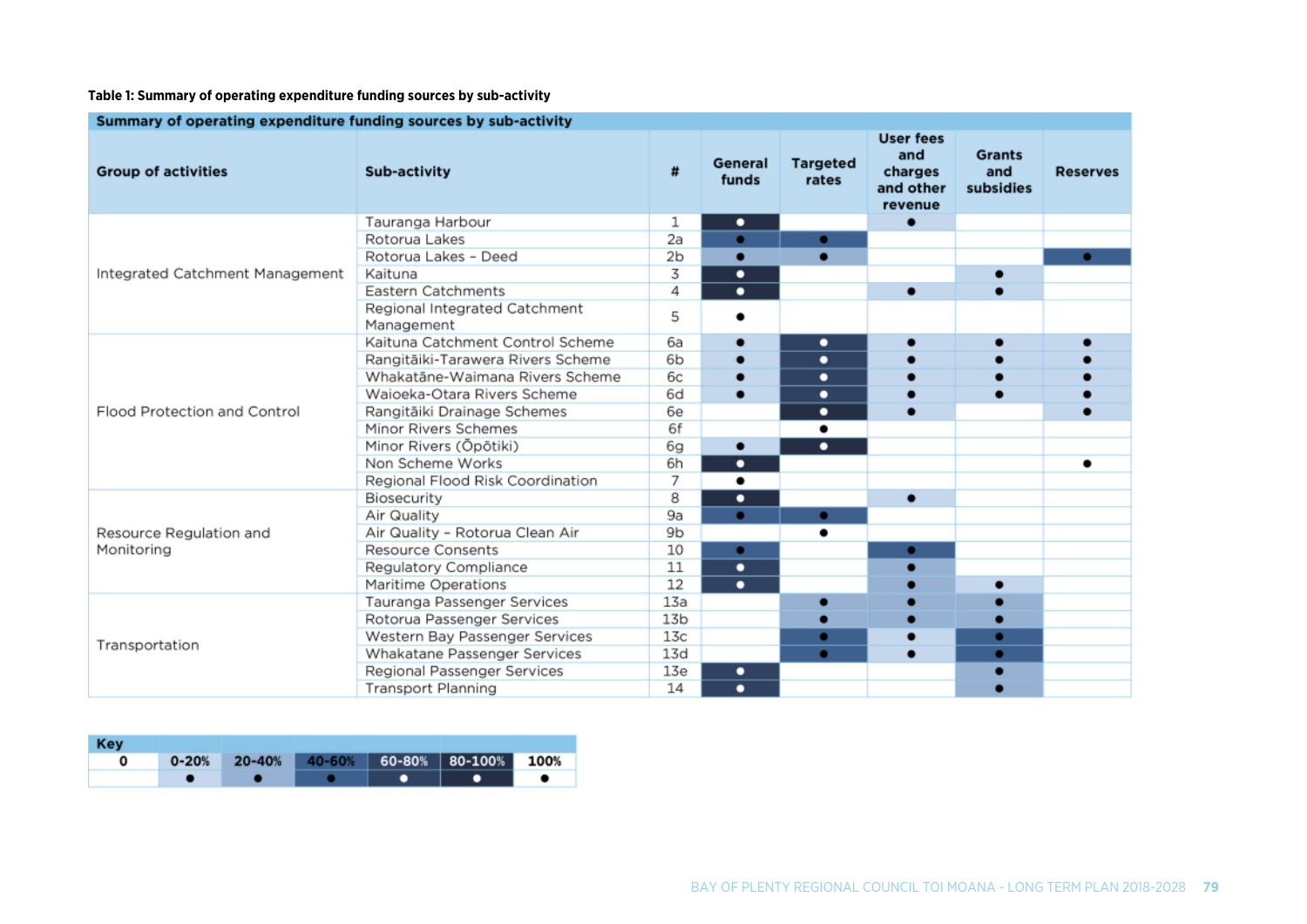| Summary of operating expenditure funding sources by sub-activity |                               |    |                         |                           |                                                    |                         |                 |
|------------------------------------------------------------------|-------------------------------|----|-------------------------|---------------------------|----------------------------------------------------|-------------------------|-----------------|
| Group of activities                                              | Sub-activity                  |    | General<br><b>funds</b> | <b>Targeted</b><br>rates. | User fees<br>and charges<br>and other.<br>revenue. | Grants and<br>subsidies | <b>Reserves</b> |
| Regional Development                                             | Regional Infrastructure       | 15 |                         | ۰                         |                                                    |                         | ۰               |
|                                                                  | Regional Economic Development | 16 | ۰                       |                           |                                                    |                         |                 |
|                                                                  | Regional Parks                | 17 | ۰                       |                           | $\bullet$                                          |                         |                 |
|                                                                  | Regional Planning             | 18 |                         |                           |                                                    |                         |                 |
|                                                                  | Mäori Policy                  | 19 | ۰                       |                           |                                                    |                         |                 |
| Regional Planning and Engagement                                 | Geothermal                    | 20 | ۰                       |                           |                                                    |                         |                 |
|                                                                  | Community Engagement          | 21 | ۰                       | ۰                         |                                                    |                         |                 |
|                                                                  | Governance.                   | 22 | ۰                       |                           |                                                    |                         |                 |
| Emergency Management                                             | Emergency Management          | 23 |                         | ۰                         |                                                    |                         |                 |
| <b>Technical Services</b>                                        | Geospatial                    | 24 |                         |                           |                                                    |                         |                 |
|                                                                  | <b>Engineering</b>            | 25 | ۰                       |                           |                                                    |                         |                 |
|                                                                  | Data Services                 | 26 | ۰                       |                           | $\bullet$                                          |                         |                 |
|                                                                  | Science.                      | 27 | ۰                       |                           | $\bullet$                                          |                         |                 |

| Key        |                      |                                             |   |              |      |
|------------|----------------------|---------------------------------------------|---|--------------|------|
| <b>COL</b> | <b>ARTIST AND IN</b> | <b><i><u>PERSONAL PROPERTY AND </u></i></b> | ≏ | <b>THE R</b> | 100% |
|            |                      |                                             |   |              |      |